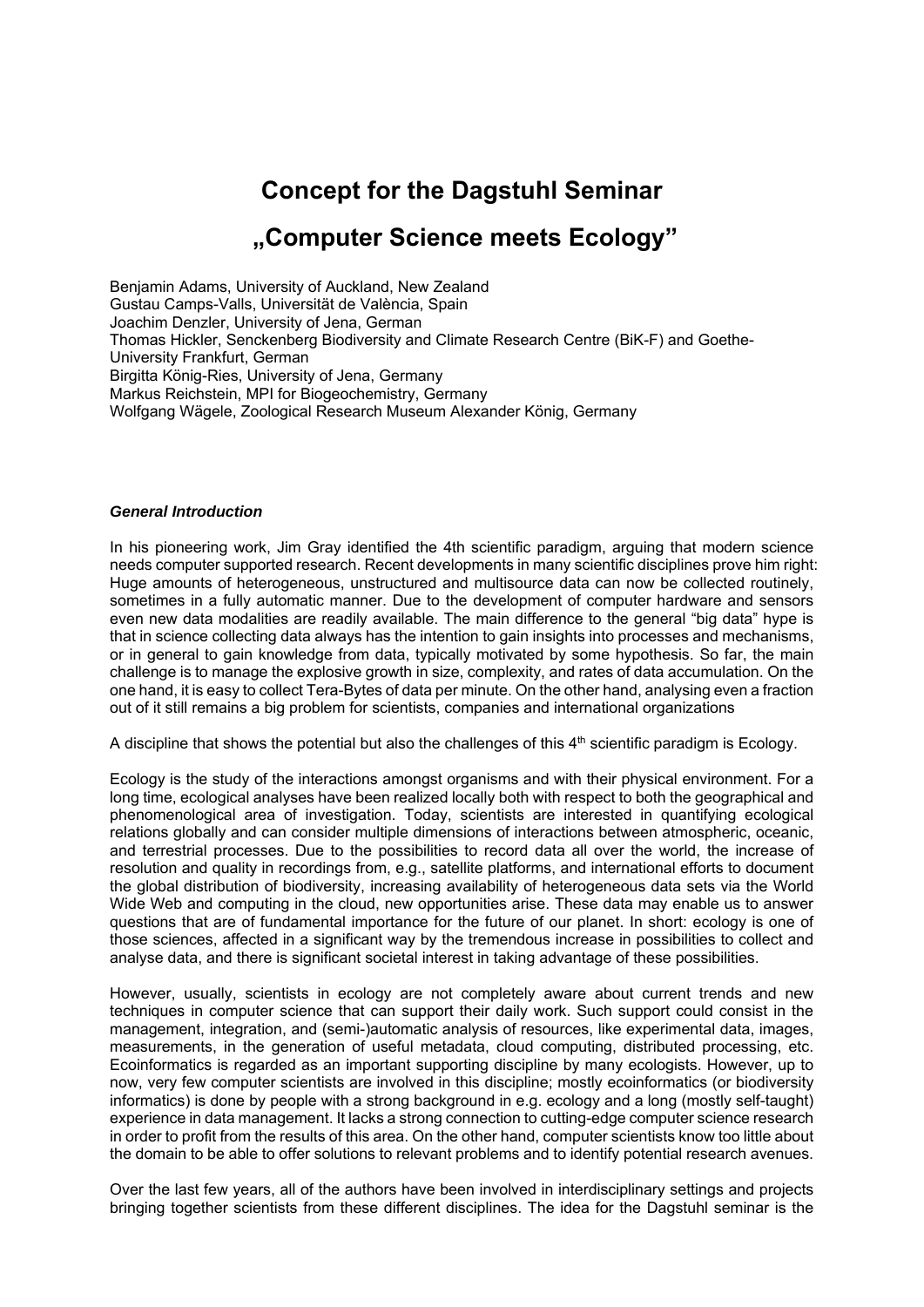result of numerous discussions in these projects identifiying the need for such a meeting. We all believe that a stronger bond between the disciplines that goes beyond viewing computer science as a "service provider" is of vital importance. The aim of the Dagstuhl seminar is to establish such links between (geo-)ecologists, ecoinformaticians and computer scientists.

### *In-depth description*

1

In the following, we will look at the seminar topic from two perspectives. First, from the perspective of ecological research: Where would it profit from computer science? And second, from the perspective of computer science: where could it support ecological research and gain challenging research questions from such a collaboration? We will start with a rather general discussion, but then narrow each topic down to one rather specific problem. These specific problems will serve as crystallization points for discussions and working groups at the seminar.

One example discipline, where the 4th scientific paradigm may revolutionize the epistemic foundations could be ecology: Ecologists have been collecting data all over the world and organizational scales ranging from microscopic processes to global phenomena. For instance, latest developments in metagenomics have opened the possibility to prove the occurrence of species across a wide range of taxonomic hierarchies via "Environmental DNA" (Taberlet et al. 2012)<sup>1</sup> - several thousands of samples can be collected inwithin reasonable time frames. Satellite remote sensing data offer temporally continuous and spatially contiguous estimates of the states of land and aquatic ecosystems (e.g. Tuanmu and Jetz 2014)<sup>2</sup>. Monitoring biologically mediated fluxes of CO2 between land and atmosphere exchanges allow monitoring of ecological processes (Baldocchi 2014, [http://fluxnet.ornl.gov/])<sup>3</sup>. Soundscapes of birds (Kasten et al. 2012)<sup>4</sup> offer new ways to determine species diversity. All these examples show that novel observational methodologies are currently revolutionizing this branch of science. In all cases, the resulting data streams are heterogeneous and often unstructured, even when the same processes are observed by different groups, or over different regions of the world. Nevertheless, model building is heavily supported by the collected data. Furthermore, increasingly sophisticated models are developed, which are parameterized or calibrated with different sources of data (e.g. Hartig et al. 2012)<sup>5</sup> and demand very substantial computing power. Most information cannot be extracted from the data without computer support during the analysis, storage, access, distribution, visualization.

Besides typical "big-data" problems caused by volume, velocity, variety and veracity of data, there are more important challenges: providing access to the right data (and in an appropriate structure), to extract the relevant information considering redundancies and knowledge, and to develop computationally efficient ways for data model linkages.

Therefore, at least three general topic areas can be identified:

 **Obtaining and Preserving Data**: This includes automatic monitoring schemes, automatic interpretation of e.g. remote sensing or image data, sampling bias analysis and gap-filling, data quality management, synthesis and curation. A particular challenge is the huge heterogeneity of data ranging from sequence data to remote sensing images, and from digitized natural history museum collections to manually collected observation data to audio files capturing acoustic

<sup>1</sup> Taberlet, P., Coissac, E., Hajibabaei, M., & Rieseberg, L. H. (2012). Environmental DNA. Molecular Ecology, 21(8), 1789-1793.

<sup>2</sup> Tuanmu, M.-N. and W. Jetz. 2014. A global 1-km consensus land-cover product for biodiversity and ecosystem modelling. Global Ecology and Biogeography 23:1031-1045.

Baldocchi, D. (2014). Measuring fluxes of trace gases and energy between ecosystems and the atmosphere–the state and future of the eddy covariance method. *Global change biology*, *20*(12), 3600-3609.

Kasten, E. P., Gage, S. H., Fox, J., & Joo, W. (2012). The remote environmental assessment laboratory's acoustic library: An archive for studying soundscape ecology. *Ecological Informatics*, *12*, 50-67.

Hartig, F., Dyke, J., Hickler, T., Higgins, S. I., O'Hara, R. B., Scheiter, S., & Huth, A. (2012). Connecting dynamic vegetation models to data–an inverse perspective. *Journal of Biogeography*, *39*(12), 2240-2252.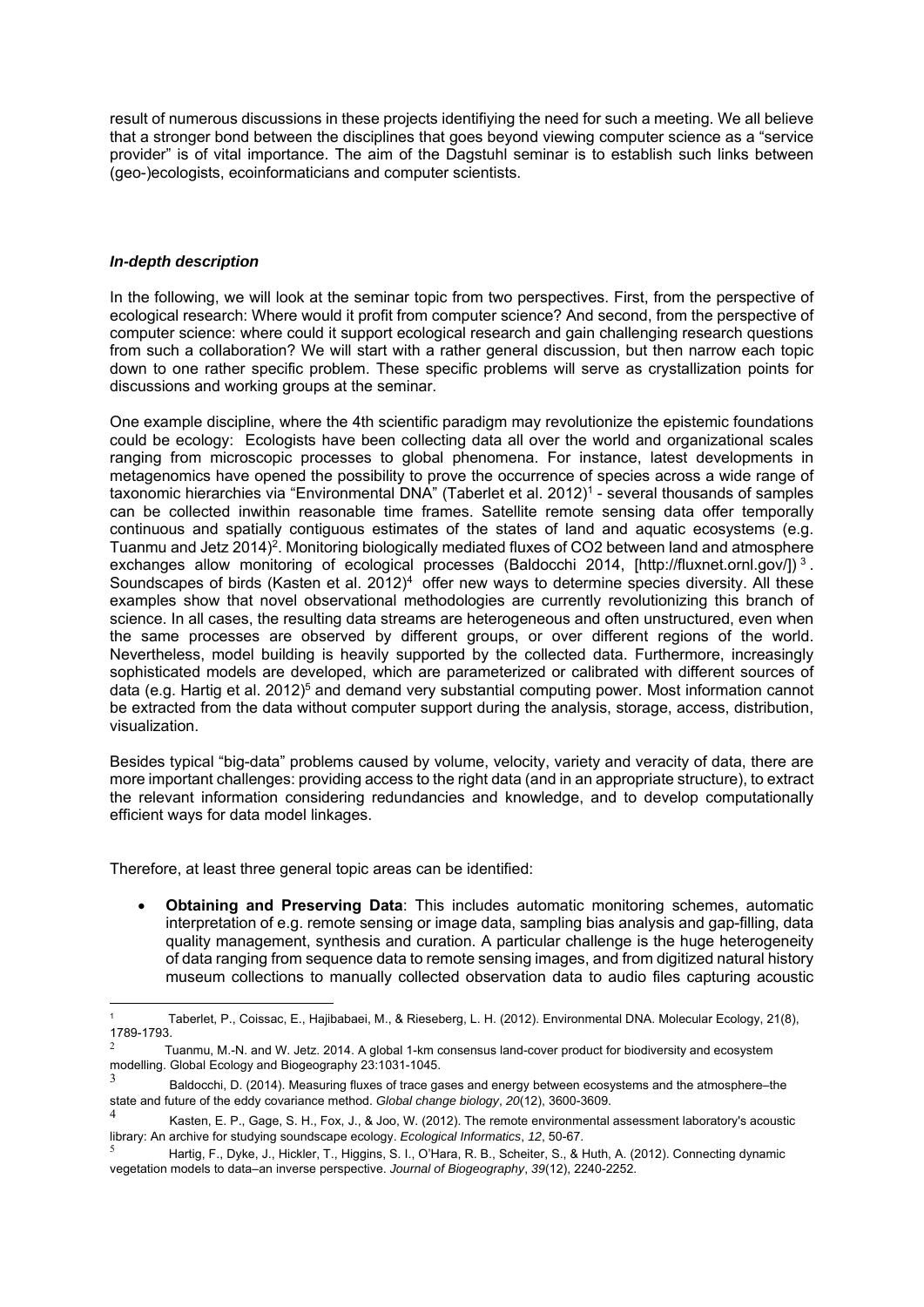diversity. A second important challenge is the increasing volume of such data evident already for remote sensing data and for sequence and related data, where new techniques and rapidly sinking prices lead to an explosion in data volume.

- **Pattern-recognition in highly dimensional and geo-tagged data sets**: The field involves developing sound and efficient algorithms able to capture structure and feature relations in empirical data, and mostly involve finding groups (*clustering*), anomalies (*detection*), automatic categorization and prediction (*classification/regression)*, and learning proper representation spaces (*visualization*) of generally unstructured, heterogeneous, multimodal data streams where quantifying uncertainty is mandatory.
- **Model development and Model-Data-Confrontation** (see e.g. Rillig et al 2015)<sup>6</sup>: This includes dealing with sampling bias and scale issues, methods for fitting model to data, scaling and parallelization for cluster or cloud computing.

Some areas of computer science that can contribute to these topic areas and derive research questions from them are:

- **Data and Model Management:** Data Management is certainly the part of computer science that has been used in ecology the longest and is one of the major focus areas of Ecoinformatics. Numerous data management platforms and workflow environments suitable for ecological data have been developed focussing on different stages of data management from data collection in the field (supported, e.g., by smartphone applications) to long term preservation of data. As major challenge remains the seamless integration of data management tasks in the usual workflows of the researchers. A key part of this challenge is identifying what data are useful for particular types of analysis and purposes. Capturing the pragmatic relationships between data and their use, including the tasks and methods for which data have been successfully used, remains a relatively unexplored area of research. Additionally, platforms are needed that can deal with the vast heterogeneity of the data and the expected future huge volumes of data. Increasingly, ecological data of high spatial and temporal resolution can be crowdsourced and streamed from sensors of variable quality, and despite the great potential for this data to be used for ecological analysis the heterogeneity of sources creates open research challenges for data management. New challenges arise also from the vast amount and poor quality of sequencing data; requiring new bioinformatics techniques to handle and preserve the data.
- **Data Integration:** The ability to integrate data is vital for ecological research. However, such integration is hampered by a number of factors where the application of modern approaches from computer science will be helpful. Over the last few years, considerable effort went into the development of formal, machine-readable taxonomies and metadata standards; the use of ontologies is relatively widespread. This requires ontology matching and modularisation. Often, integration problems are present at the *instance* rather than the *schema* level. Approaches for duplicate detection and data quality assurance are needed here. Provenance and uncertainty management are needed for gaining meaningful results from the integrated data. This area poses a real challenge for computer science since the information that needs to be encoded goes well beyond the rather simplistic e.g. simple probability distributions commonly used today.
- **Modern techniques from Computer Vision, Pattern Recognition, Data Mining and Machine Learning:** Over the last years, computer vision research already tackled problems that are of high relevance for ecological research as well. One example is the analysis of remote sensing data, which forms one of the basis for global analysis of terrestrial processes, for which several modern methods for automatic processing exist, for example, semantic segmentation. Other examples include large scale analysis of the distribution of animals, plants, and (increasingly genetically derived) populations (e.g. Balint et al. 2012)7, whereby the data often suffers from extremely biased (in space and time) sampling (Meyer et al. 2015)<sup>8</sup> and few data

<u>.</u>

Rillig, M. C., Kiessling, W., Borsch, T., Gessler, A., Greenwood, A. D., Hofer, H., ... & Jeltsch, F. (2015). Biodiversity research: data without theory—theory without data. *Frontiers in Ecology and Evolution*, *3*, 20.

<sup>7</sup> Balint, M., S. Domisch, C. H. M. Engelhardt, P. Haase, S. Lehrian, J. Sauer, K. Theissinger, S. U. Pauls, and C.

Nowak. 2011. Cryptic biodiversity loss linked to global climate change. Nature Clim. Change 1:313-318.

Meyer, C., H. Kreft, R. Guralnick, and W. Jetz. 2015. Global priorities for an effective information basis of biodiversity distributions. Nature Communicatins 6:8221.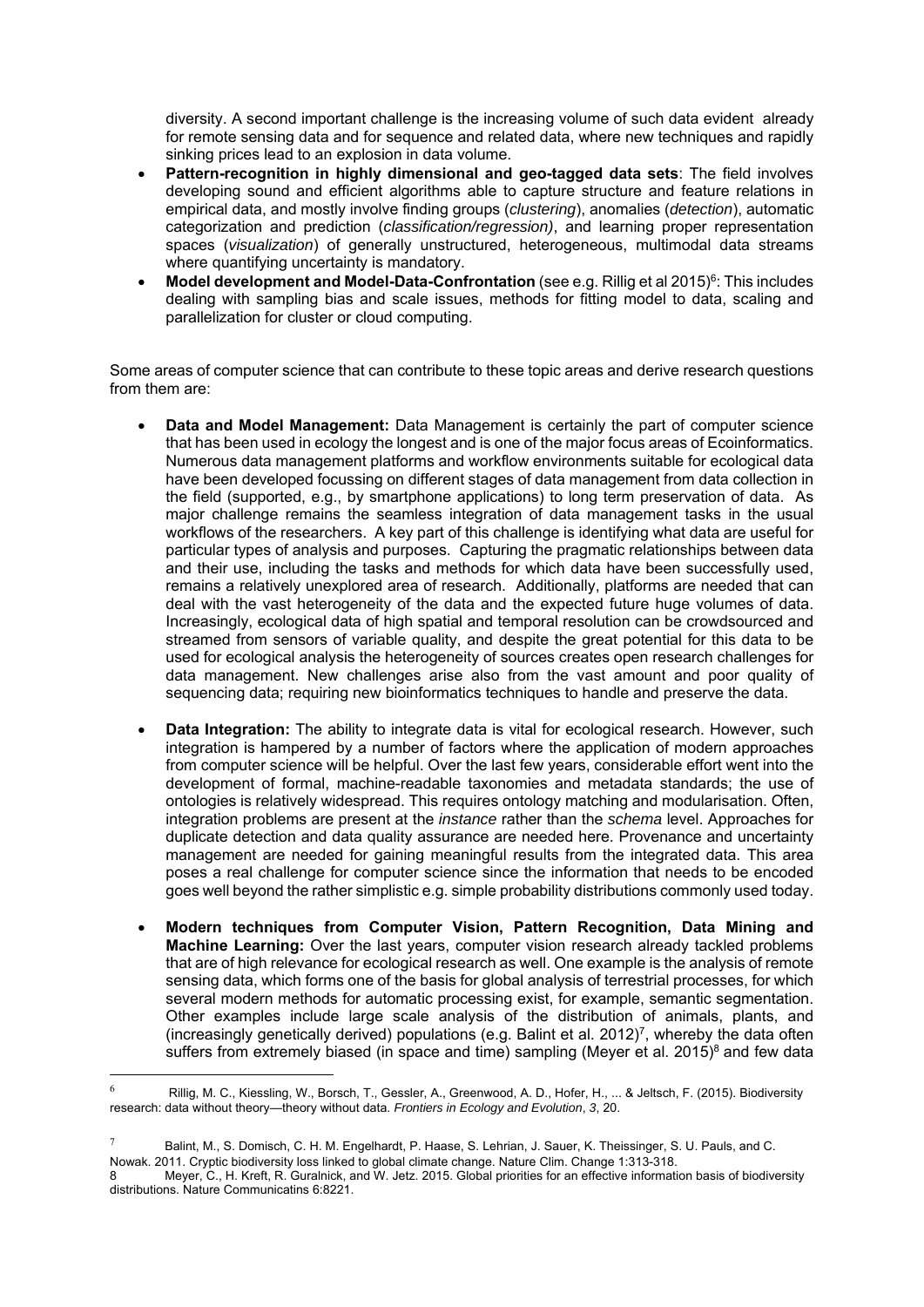are available for organism groups where it is difficult to identify the species. Several computerbased methods have recently been developed to support ecological research. These include object recognition software for e.g. plants. However, since those objects offer not just very challenging problems but also call for new methods, that lead to the area of fine-grained recognition. Although today's state of the art systems achieve only recognition rates of 70-80%, in some scenarios machine vision systems are already better than the inexperienced user. Together with techniques from machine learning, like active learning (i.e. keeping the human in the loop as in recent activities<sup>9</sup>), and novelty detection, i.e. detecting if a new object or event is observed, preliminary life-long learning systems are currently under development. In such an iterative manner of building recognition systems and improving performance by specific feedback of users, it is expected that performance of automatic analysis of animals or plants from images and videos will reach the threshold that almost fully automatic observation of our environment will be possible. Having such methods will bring researchers from ecology closer to measurement stations equipped with cameras that could record the environment at a level that has not been possible before. Finally, computer vision techniques might support digitalization of existing ecological data sets.

Besides computer vision, modern machine learning techniques will play an important role in the future of ecology data analysis as well. For example, analysing huge amount of data by the human can be supported by automatic clustering into relevant groups. Dimensionality reduction methods, like non-linear or kernel PCA offer new potentials in data pre-processing. Detecting the unexpected, i.e. interesting in data streams can be supported by automatic analysis using novelty and anomaly detection methods, and thus can serve as clustering in the sense of reduction of human efforts to the most important parts of data streams.

Finally, machine learning techniques in general might help to *make the invisible visible* by solving regression problems using training data. Such mappings from input data to output might be the basis for future decision based on measurement. Estimation of bio-geo-chemical parameters using advanced retrieval methods currently provide accurate time-resolved estimations, but advances on uncertainty estimation (going beyond point-wise predictions to meaningful confidence intervals) and knowledge discovery capabilities (i.e. ranking input features to understand the underlying bio-physical processes) are still needed.

 **High-Performance and Cloud Computing** (bring computing power to the data): The growing amount of data and increasingly complex models require new ways of processing. It is no longer feasible – as is done today – to select data from some online source and download it for local processing. Rather than launching the data to the algorithms, the trend is to launch the algorithms to the data. Here, approaches for function shipping and/or parallelisation can be helpful and are successfully applied, e.g., by GBIF for (re-)ingest of data or in the Map of Life project. Ecological information analysis and modeling largely remains restricted in the size and complexity of problems that can be addressed due to lack of research into up-scaling ecological algorithms (e.g., analysis of ecosystem connectivity) from desktop applications to high performance computing. This requires a systematic approach of mapping ecological data structures and algorithms to well-understood techniques of parallel computation and communication that have been identified by the high-performance computing research community. Identification of how environmental simulations and analyses map to compositions of these well-established scientific computing patterns will be a necessary outcome of this research. Another challenge is model design to best meet recent advances in computer science. This includes, e.g., re-designing models to run on energy-efficient graphics processing units (GPUs). Running models on GPUs instead of conventional CPUs can decrease electricity costs very substantially<sup>10</sup>.

Quite obviously, it will not be possible to address all of these issues within a week. Therefore, during the seminar, we will bring these two dimensions, i.e., the ecological and the computer science perspective together based on three concrete sample problems.

**Example 1: Biodiversity Weather Stations/Automated Long-Term Monitoring:** Traditionally, data in ecological research have been collected manually on a rather small scale. For instance, the traditional approach to analysing species richness in a tropical rainforest is to select a plot of manageable size and send scientists (typically PhD students) there, to map the species that occur on this plot. This approach

1

<sup>9</sup> EU COST Action: "Mapping and the citizen sensor", http://www.citizensensor-cost.eu/<br>10

see, e.g. https://csc.uni-frankfurt.de/index.php?id=loewe-hw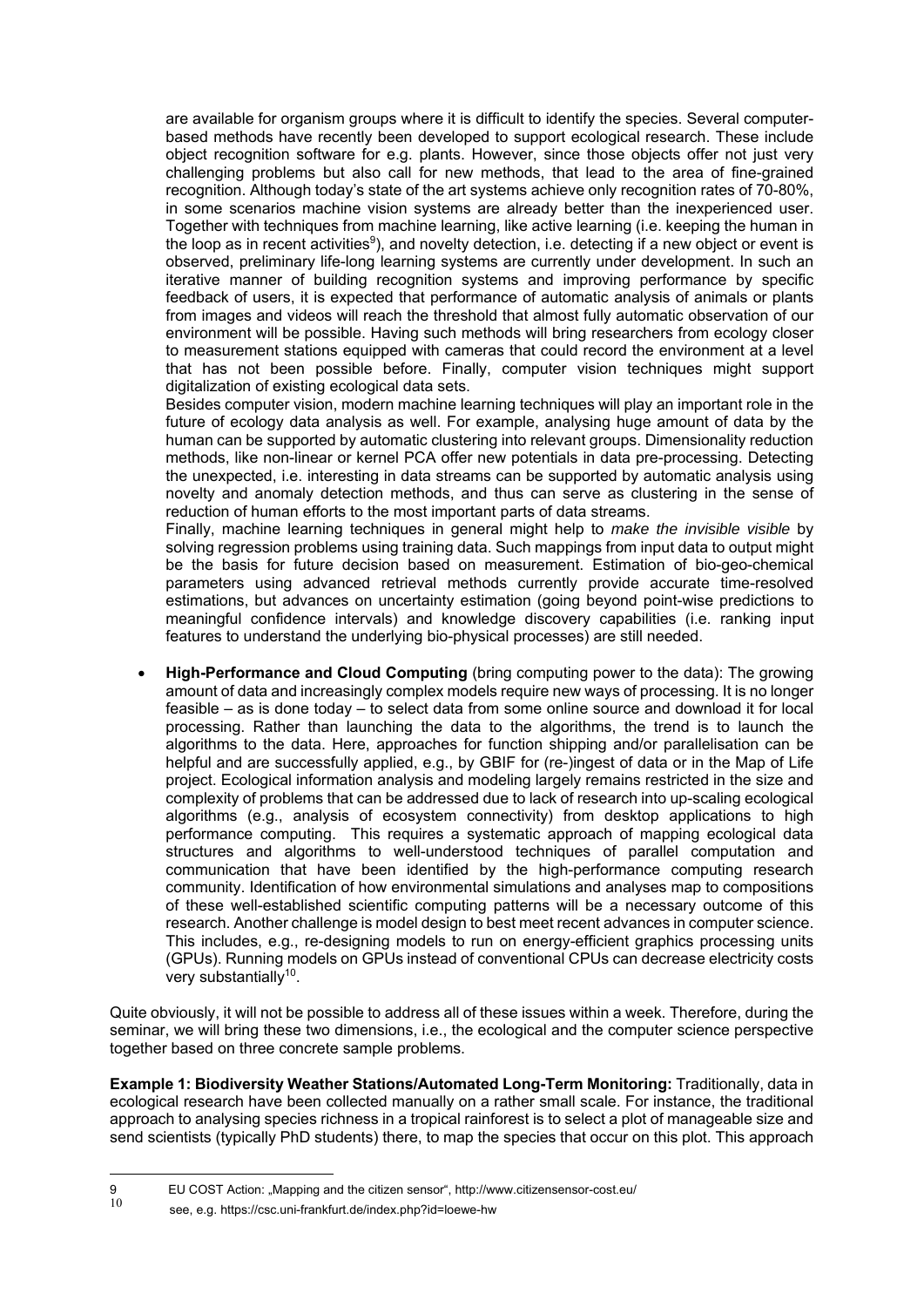has several drawbacks: First, it is extremely expensive. Second, since neither money nor personnel are unlimited resources, it scales poorly. Third, the quality of the result depends a lot on the expertise of the scientists in the field. The acknowledgements of a recent paper on tree flora in the Amazonian that aims at developing a large scale model and uses data from around 2000 plots, e.g., states "This paper is the result of the work of hundreds of different scientists and research institutions in the Amazon over the past 80 years."11 Basically the same drawbacks exist for other types of data collection in ecological research. For instance, in the Biodiversity Exploratories, insect populations on research plots are determined by installing window traps in the field which collect insects. The species are then determined by manual analysis by large numbers of student helpers analysing every caught individual.

In the future, such monitoring schemes could be automated. Technologies like DNA-barcoding of environmental samples, visual and acoustic identification of animals, identification of plants via emitted chemicals are currently being combined to build an Automated Multisensor Station for Monitoring of Species Diversity (AMMOD). The AMMOD requires a combination of image and sound recognition, machine-readable reference libraries for genetic und biochemical markers, images and sounds, the storage and sorting of a large amounts of data and finally, when several stations are combined, modelling of species distribution in landscapes.

**Example 2: Global Change Ecology:** Key challenges for Ecology in our Global Change era are i.) to understand and predict the geographical distributions and abundances of species and populations and ii.) to improve our understanding of the role of biodiversity for the functioning of ecosystems (e.g. Maestre et al. 2012)<sup>12</sup> and their supply of services to the human society under Global Change. Addressing these challenges implies dealing with spatially biased data, e.g. for the occurrence of species, and integrating various data types on where species or populations occur, which functional traits they have, the environment in which they live (e.g. climate, soil types, land cover) and ecosystem processes, such as biomass productivity and carbon cycling (Pereira et al. 2013) 13. Thus, it is necessary to integrate multiple types of data from the biological and geosciences, ranging from genetic data characterising populations or species to satellite-derived estimates of land cover change (e.g. Hansen et al. 2013) <sup>14</sup>. Thereby, the genetic and satellite data, in particular, have reached levels of complexity and sizes, which are sometimes beyond the capacities of normal desktop computers. Instead, massive RAM or parallel cluster computing are increasingly necessary to handle the data, even for relatively simple analyses. For more complex model-data fusion techniques, such as hierarchical Bayesian modelling, computational capacities are still highly limiting ecological research.

**Example 3: Modelling ecosystem and Earth system processes**: Modelling now also plays a crucial role for ecosystem science from the local to global scale. More and more ecological processes are currently integrated into so-called Earth System models, which integrate climate models with biosphere models (Bonan et al 2003)<sup>15</sup> (Cox et al 2000)<sup>16</sup>. Yet, there is a large uncertainty in future model predictions for these dynamic systems (Heimann and Reichstein 2008)<sup>17</sup>. One challenge now is to provide observation-based constraints which can confine future model behaviour. We need to understand better which patterns of the observations provide robust constraints for models. Hence, we

1

<sup>11</sup> Ter Steege, H., Pitman, N. C., Sabatier, D., Baraloto, C., Salomão, R. P., Guevara, J. E., ... & Fine, P. V. (2013). Hyperdominance in the Amazonian tree flora. *Science*, *342*(6156), 1243092.

<sup>12</sup> Maestre, F. T., J. L. Quero, N. J. Gotelli et al. 2012. Plant Species Richness and Ecosystem Multifunctionality in Global Drylands. Science 335:214-218.<br>13 Pereira, H. M., S. Ferrier, M. \

<sup>13</sup> Pereira, H. M., S. Ferrier, M. Walters, G. Geller, R. Jongman, R. Scholes, M. W. Bruford, N. Brummitt, S. Butchart, and A. Cardoso. 2013. Essential biodiversity variables. Science 339:277-278.

<sup>14</sup> Hansen, M. C., P. V. Potapov, R. Moore, M. Hancher, S. A. Turubanova, A. Tyukavina, D. Thau, S. V. Stehman, S. J. Goetz, T. R. Loveland, A. Kommareddy, A. Egorov, L. Chini, C. O. Justice, and J. R. G. Townshend. 2013. High-Resolution Global Maps of 21st-Century Forest Cover Change. Science 342:850-853.

<sup>15</sup> Bonan, G. B., S. Levis, S. Sitch, M. Vertenstein and K. W. Oleson (2003). "A dynamic global vegetation model for use with climate models: concepts and description of simulated vegetation dynamics." Global Change Biology **9**(11): 1543-1566.

<sup>16</sup> Cox, P. M., R. A. Betts, C. D. Jones, S. A. Spall and I. J. Totterdell (2000). "Acceleration of global warming due to carbon-cycle feedbacks in a coupled climate model." Nature **408**: 184-187.

Heimann, M. and M. Reichstein (2008). "Terrestrial ecosystem carbon dynamics and climate feedbacks." Nature **451**: 289-292.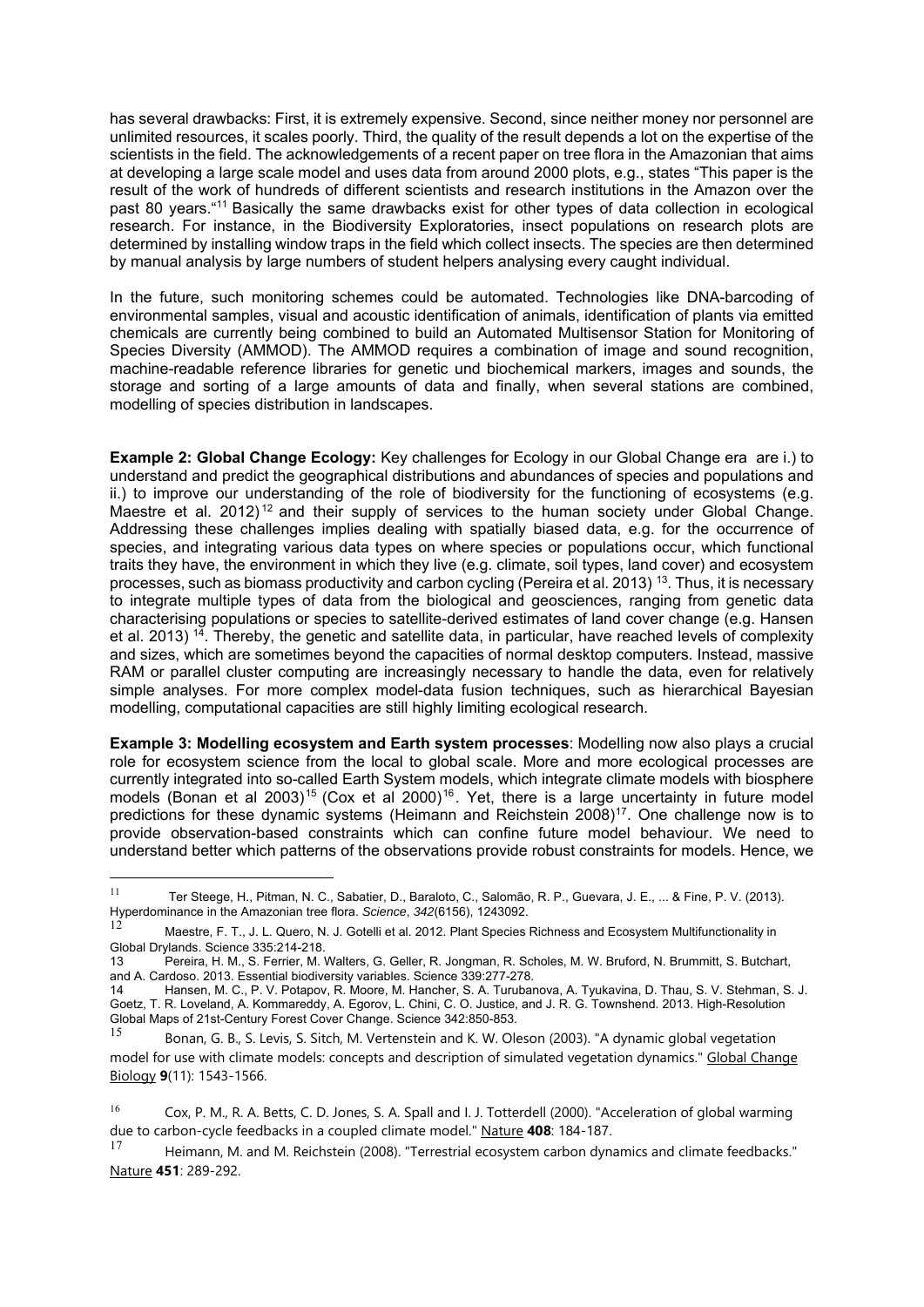need to move away from simple model-data comparisons, to pattern-oriented model evaluation, calibration and interpretation in a system-oriented way (Reichstein and Beer 2008)18. Examples of this include approximate Bayesian computation (Vrugt et al 2013)19 and the concept of emerging constraints (Cox et al 2013)<sup>20</sup>. As a variety of data types, ranging from leaf-level measurement of photosynthesis to satellite-derived estimates of forest biomass, can be used to parameterize and constrain ecosystem models, such models might in the future rather serve as process-based linkages between multiple data types, instead of just being parameterized and tested with individual data sets at a time.

### *Organization of the seminar, objectives and results*

To foster collaboration, most of the seminar will be organized in interdisciplinary wo*rking groups.*  We envision the following preliminary schedule:

### **Monday:**

09:00 – 09:30 Welcome 09:30 – 11:00 Intro by Participants (2 min each) 11:00 – lunch Intro talk to Example 1 14:00 – 15:00 Intro talk to Example 2 15:30 – 16:30 Intro talk to Example 3 16:30 – 17:15 Intro to structure of working groups, organisation of working groups 17:15 – 18:00 Setup meeting of working groups 20:00 – 21:00 Poster session, then wine cellar

The introductory talks to the three examples will be prepared prior to the seminar by small, interdisciplinary groups of participants and organizers.

### **Tuesday:**

Working group day Evening: Tool demo session (see below for details)

#### **Wednesday:**

Morning: reports from working groups Afternoon: excursion

#### **Thursday:**

Morning: plenary: Identification of further working groups

 Depending on participants' interests, these working groups could focus on additional example scenarios provided by some of the participants or delve deeper into individual aspects identified in the first round of working groups.

Remainder of day: work in working groups

# **Friday:**

1

Report from working groups Assignment of homework (see below "Objectives")

# **Organisation of working groups**

The first round of working groups shall be organized along the following lines: Each working group will be based on one of the example problems identified in this proposal and further elaborated in one of the introductory talks. The working group shall then:

 $18$  Reichstein, M. and C. Beer (2008). "Soil respiration across scales: The importance of a model-data integration framework for data interpretation." Journal of Plant Nutrition and Soil Science **171**(3): 344-354.

<sup>&</sup>lt;sup>19</sup> Vrugt, Jasper A., and Mojtaba Sadegh. "Toward diagnostic model calibratn and evaluation: Approximate Bayesian computation." Water Resources Research 49.7 (2013): 4335-4345.

<sup>20</sup> Cox, Peter M., David Pearson, Ben B. Booth, Pierre Friedlingstein, Chris Huntingford, Chris D. Jones, and Catherine M. Luke. "Sensitivity of tropical carbon to climate change constrained by carbon dioxide variability." Nature 494, no. 7437 (2013): 341-344.